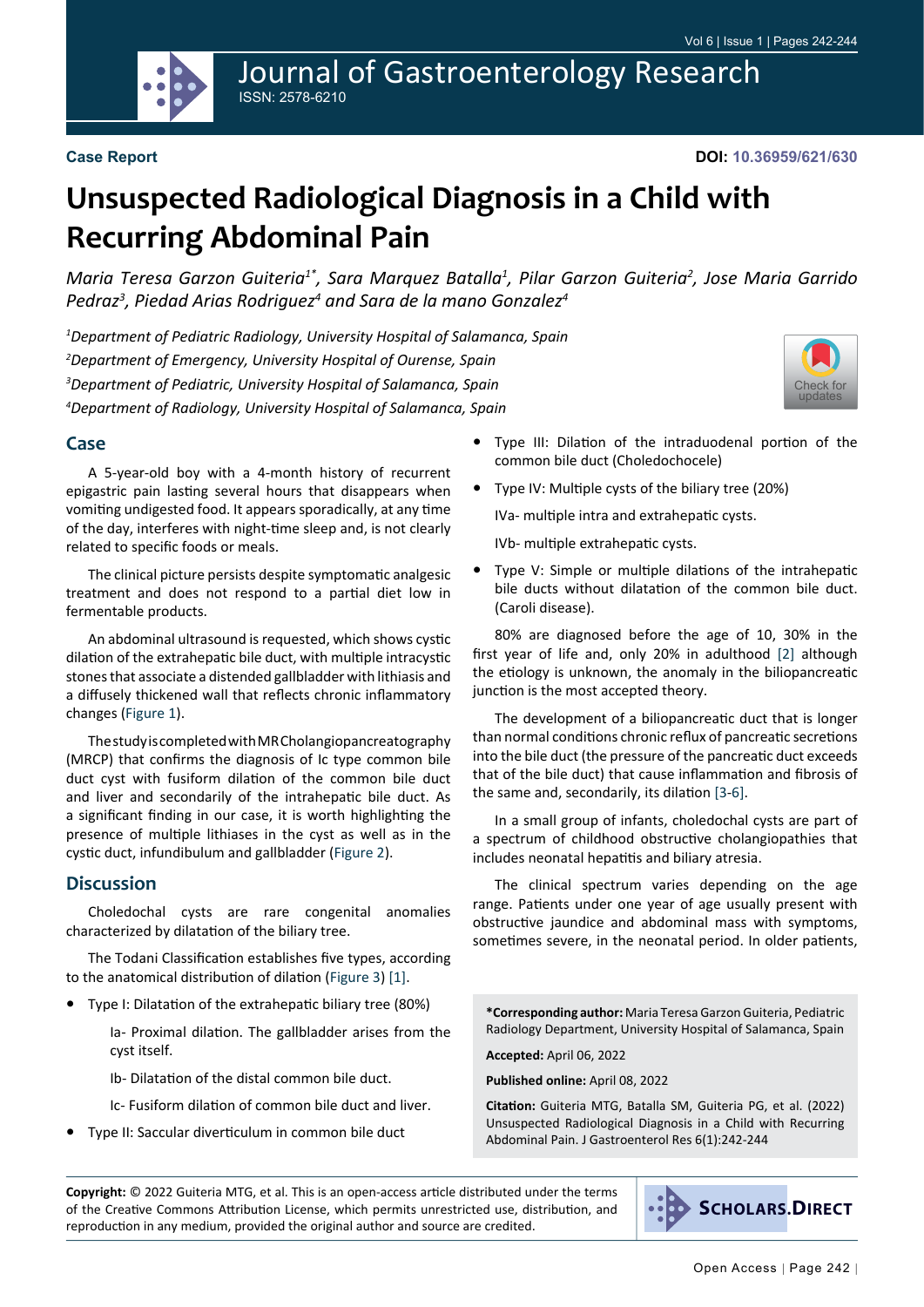<span id="page-1-0"></span>

**Figure 1:** Abdominal ultrasound. Cystic dilation of the extrahepatic bile duct, with multiple intracystic stones that associate a distended gallbladder with lithiasis and a diffusely thickened wall that reflects chronic inflammatory changes.

<span id="page-1-1"></span>

**Figure 2:** Cholangioresonance. Ic type common bile duct cyst with fusiform dilation of the common bile duct. Multiple lithiasis in the cyst, in the cystic duct, infundibulum and gallbladder.

symptoms are often nonspecific, the usual symptoms are abdominal pain, with or without cholestasis, and may be accompanied by vomiting, frank jaundice, and/or cholangitis.

The classic triad of jaundice, abdominal pain, and palpable mass occurs in only one-third of older patients [\[3](#page-2-3),[4](#page-2-8)].

Pancreatitis, uncommon in pediatric age, can be the clinical presentation in both age ranges. Possible complications include recurrent pancreatitis, stone formation in the cyst, peritonitis secondary to rupture of the cyst and, cholangiocarcinoma [[3](#page-2-3)[,6](#page-2-4),[7\]](#page-2-6).

Ultrasound is the initial diagnostic test of choice. A cystic mass in the porta hepatis, separated from the gallbladder, into which the common bile duct empties, confirms the diagnosis [[6,](#page-2-4)[8\]](#page-2-5). The differential diagnosis should be made with the intestinal duplication cyst by identifying the typical characteristic layered wall, similar to the normal intestinal wall.

Scintigraphy confirms communication with the biliary tree in cases of doubt and is useful in newborns to exclude airway atresia if its association is suspected. Endoscopic cholangiopancreatography (ERCP) and MR cholangiopancreatography (MRCP) make it possible to determine the anatomical connections, which are of great importance for the surgical approach [[1](#page-2-1)[,7](#page-2-6)-[9](#page-2-7)].